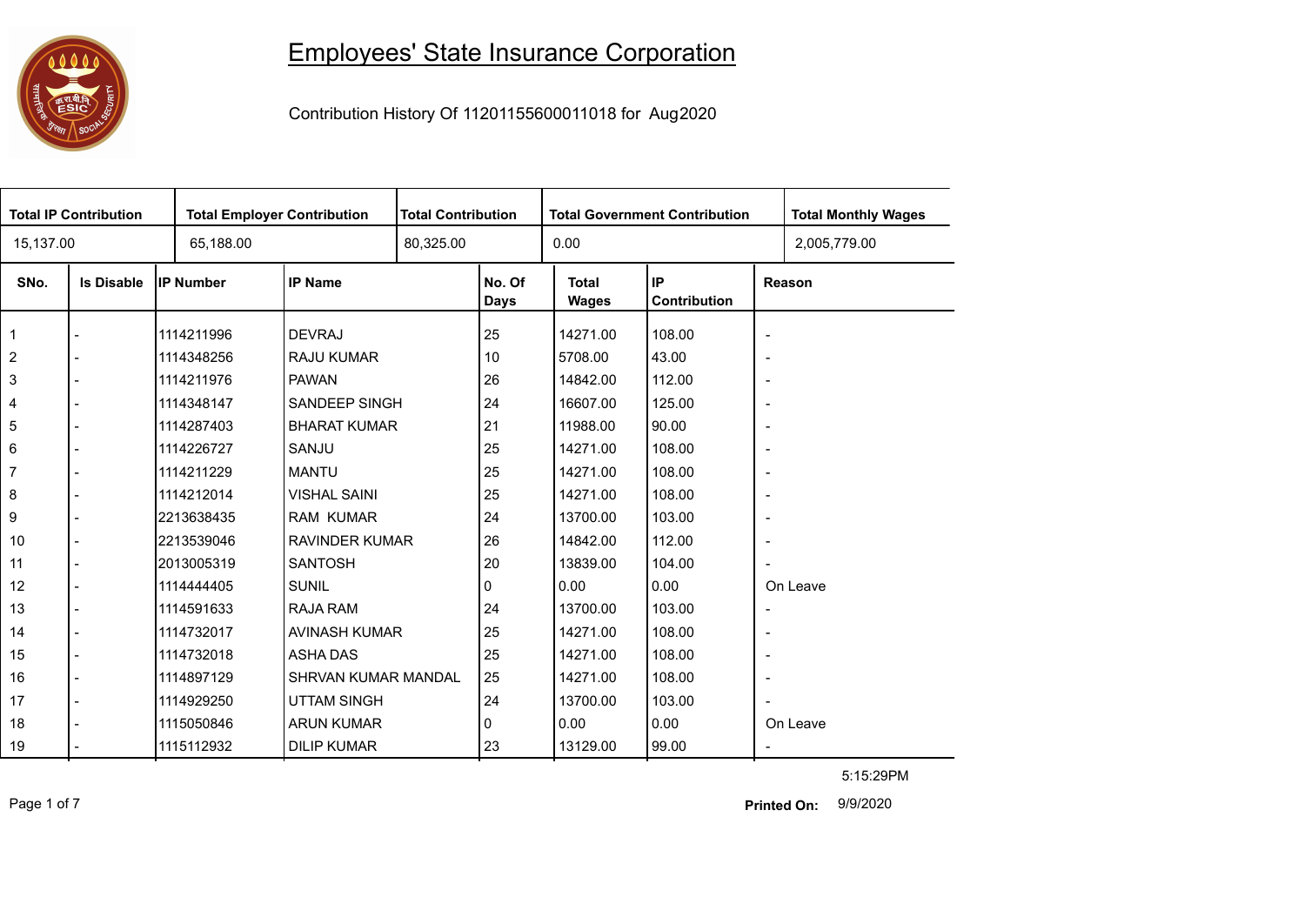| SNo. | <b>Is Disable</b> | <b>IP Number</b> | <b>IP Name</b>                       | No. Of<br>Days | Total<br><b>Wages</b> | IP<br>Contribution | Reason         |
|------|-------------------|------------------|--------------------------------------|----------------|-----------------------|--------------------|----------------|
| 20   |                   | 1115201020       | <b>ARUN YADAV</b>                    | 26             | 14842.00              | 112.00             |                |
| 21   |                   | 1115201046       | <b>ANITA</b>                         | 26             | 14842.00              | 112.00             |                |
| 22   | $\overline{a}$    | 1115219688       | <b>MANISH KUMAR</b>                  | 24             | 13700.00              | 103.00             |                |
| 23   |                   | 1115219682       | <b>KAPIL</b>                         | 26             | 14842.00              | 112.00             |                |
| 24   |                   | 1115270875       | <b>CHANDNI</b>                       | 23             | 13129.00              | 99.00              |                |
| 25   |                   | 1115270881       | <b>SURAJ KUMAR</b>                   | 26             | 14842.00              | 112.00             |                |
| 26   |                   | 1114806728       | <b>MD RIZWAN ALAM</b>                | 10             | 5708.00               | 43.00              |                |
| 27   |                   | 1115396117       | RAGHUNANDAN KUMAR                    | 24             | 13700.00              | 103.00             |                |
| 28   | $\overline{a}$    | 1115433634       | <b>RAKESH KUMAR</b>                  | 13             | 7421.00               | 56.00              |                |
| 29   |                   | 1115455368       | <b>NAMDEV</b><br><b>SURUCHI</b>      | 25             | 14271.00              | 108.00             |                |
| 30   |                   | 1115455377       | <b>HARISH KUMAR</b>                  | 24             | 13700.00              | 103.00             |                |
| 31   |                   | 1115070046       | <b>BRAJENDRA KUMAR</b>               | 24             | 13700.00              | 103.00             |                |
| 32   |                   | 1013823285       | <b>SHAMBHOO</b>                      | 26             | 17991.00              | 135.00             |                |
| 33   |                   | 1115487433       | <b>SACHIN</b>                        | 19             | 10846.00              | 82.00              |                |
| 34   |                   | 1013634471       | <b>VIPIN</b>                         | 26             | 14842.00              | 112.00             |                |
| 35   |                   | 1013645087       | SURENDER-1                           | 26             | 14842.00              | 112.00             |                |
| 36   |                   | 1014012424       | <b>LOKENDER KUMAR</b>                | 23             | 13129.00              | 99.00              |                |
| 37   |                   | 1013847198       | <b>PRABHA</b>                        | 14             | 7992.00               | 60.00              |                |
| 38   |                   | 1014056066       | <b>RAVI KUMAR</b>                    | 26             | 14842.00              | 112.00             |                |
| 39   |                   | 1014046982       | <b>HIRA LAL SAHU</b>                 | 25             | 14271.00              | 108.00             |                |
| 40   |                   | 1014375658       | <b>BAMBAM KUMAR</b><br><b>PASWAN</b> | 25             | 14271.00              | 108.00             |                |
| 41   |                   | 1014099772       | SHARWAN KUMAR RAM                    | 26             | 14842.00              | 112.00             |                |
| 42   |                   | 1014356137       | <b>RUMA</b>                          | 26             | 14842.00              | 112.00             |                |
| 43   | $\overline{a}$    | 1014178107       | ANUBHAV SINGH                        | 25             | 14271.00              | 108.00             |                |
| 44   |                   | 1014236394       | <b>BHUPENDER</b>                     | 25             | 14271.00              | 108.00             |                |
| 45   |                   | 1014178106       | MUKESH KUMAR GUPTA                   | 25             | 14271.00              | 108.00             |                |
| 46   |                   | 1115487421       | <b>YOGESH</b>                        | $\Omega$       | 0.00                  | 0.00               | On Leave       |
| 47   |                   | 1014254513       | POOJA KUMARI                         | 26             | 14842.00              | 112.00             | $\blacksquare$ |

Page 2 of 7 9/9/2020 **Printed On:**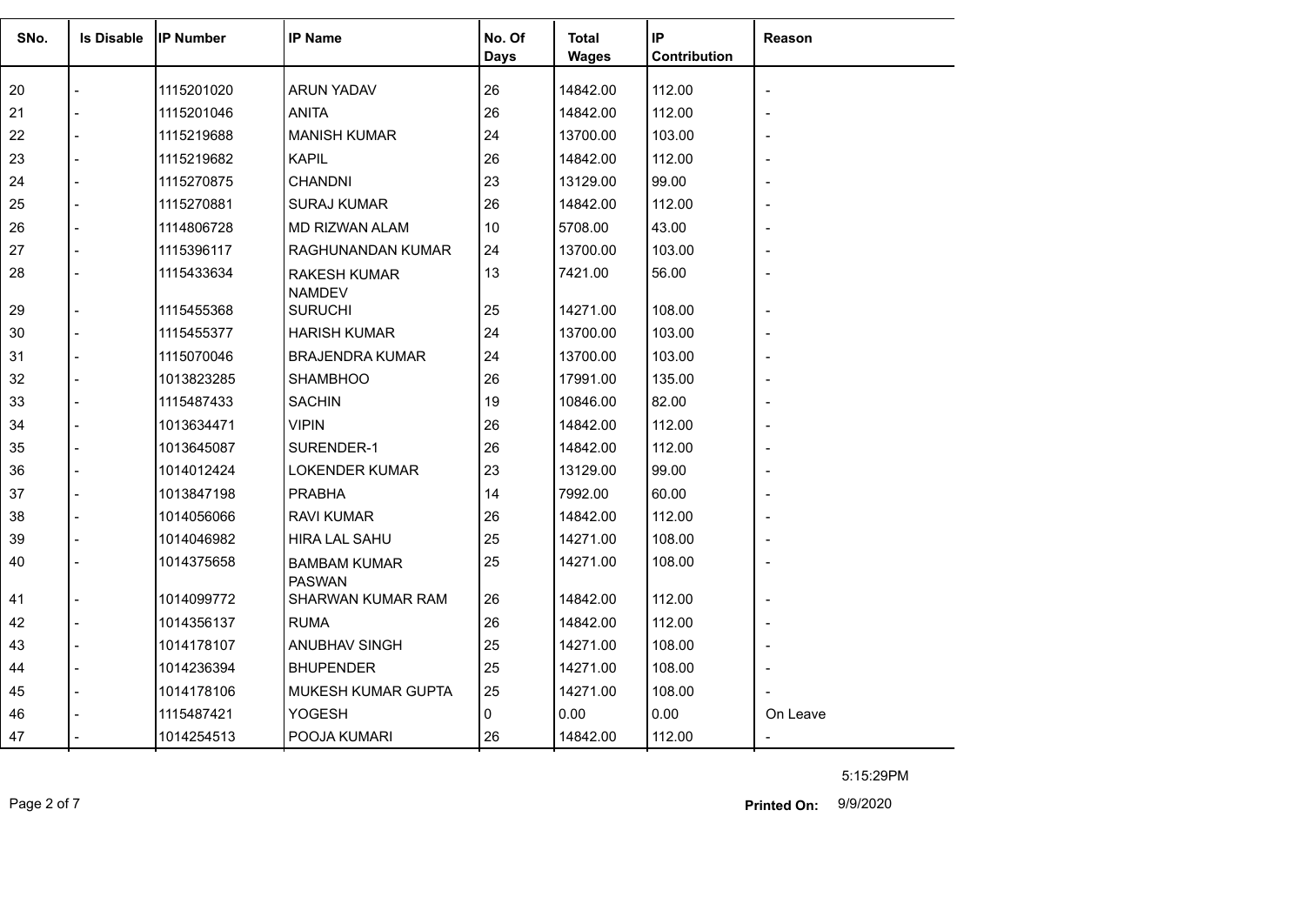| SNo. | <b>Is Disable</b> | <b>IP Number</b> | <b>IP Name</b>         | No. Of<br><b>Days</b> | <b>Total</b><br><b>Wages</b> | IP<br>Contribution | Reason                   |
|------|-------------------|------------------|------------------------|-----------------------|------------------------------|--------------------|--------------------------|
| 48   |                   | 2013796494       | <b>MOHINI</b>          | 24                    | 13700.00                     | 103.00             |                          |
| 49   |                   | 1013634472       | <b>CHANDER PAL</b>     | 26                    | 14842.00                     | 112.00             |                          |
| 50   |                   | 1115523767       | <b>NEERAJ KUMAR</b>    | 25                    | 14271.00                     | 108.00             |                          |
| 51   |                   | 1115523790       | <b>AMIT KUMAR</b>      | 22                    | 12559.00                     | 95.00              |                          |
| 52   |                   | 1115543485       | NIPU DEVI              | 24                    | 13700.00                     | 103.00             |                          |
| 53   |                   | 1115543652       | PREM CHAND             | 8                     | 4567.00                      | 35.00              |                          |
| 54   |                   | 1115561340       | <b>MUINUDDEEN</b>      | 24                    | 13700.00                     | 103.00             |                          |
| 55   |                   | 1115561424       | <b>DEEPAK BHILWARA</b> | 0                     | 0.00                         | 0.00               | Left Service             |
| 56   |                   | 1115543734       | <b>ASHISH KUMAR</b>    | 25                    | 14271.00                     | 108.00             | $\overline{\phantom{a}}$ |
| 57   |                   | 1115577400       | <b>SUNIL KUMAR</b>     | 24                    | 13700.00                     | 103.00             |                          |
| 58   |                   | 1115577444       | <b>RAM KUMAR</b>       | 26                    | 14842.00                     | 112.00             |                          |
| 59   |                   | 1115577456       | SHIVENDER KUMAR        | 26                    | 14842.00                     | 112.00             |                          |
| 60   |                   | 1013926536       | SUDHANSHU              | 26                    | 14842.00                     | 112.00             |                          |
| 61   |                   | 1014012415       | <b>ANIRUDH</b>         | 26                    | 14842.00                     | 112.00             |                          |
| 62   |                   | 1115577466       | <b>DEEPAK SINGH</b>    | 25                    | 14271.00                     | 108.00             |                          |
| 63   |                   | 1115578231       | <b>NITESH KUMAR</b>    | 24                    | 13700.00                     | 103.00             |                          |
| 64   |                   | 1014344965       | <b>VEERENDRA</b>       | 25                    | 14271.00                     | 108.00             |                          |
| 65   |                   | 1014392594       | <b>KAILASH DEVI</b>    | 26                    | 14842.00                     | 112.00             |                          |
| 66   |                   | 1013634351       | <b>NARENDER</b>        | 25                    | 14271.00                     | 108.00             |                          |
| 67   |                   | 1014046979       | MOHD. KURBAN           | 23                    | 13129.00                     | 99.00              |                          |
| 68   |                   | 1014170728       | <b>ANKUR GAUTAM</b>    | 25                    | 14271.00                     | 108.00             |                          |
| 69   |                   | 1115577511       | <b>SURAJ</b>           | 26                    | 14842.00                     | 112.00             |                          |
| 70   |                   | 1115577516       | <b>MANOJ KUMAR</b>     | 23                    | 13129.00                     | 99.00              |                          |
| 71   |                   | 1115577524       | PRAKASH SINGH BISHT    | 25                    | 14271.00                     | 108.00             |                          |
| 72   |                   | 1014046981       | MURTAZA ANSARI         | 21                    | 11988.00                     | 90.00              |                          |
| 73   |                   | 1013799153       | <b>BHUPENDER</b>       | 25                    | 14271.00                     | 108.00             |                          |
| 74   |                   | 1013926537       | ANUJ SHARMA            | 26                    | 14842.00                     | 112.00             |                          |
| 75   |                   | 1115577534       | PRADEEP KUMAR SINGH    | 26                    | 17991.00                     | 135.00             |                          |
| 76   |                   | 1013830165       | SANDEEP                | 25                    | 14271.00                     | 108.00             |                          |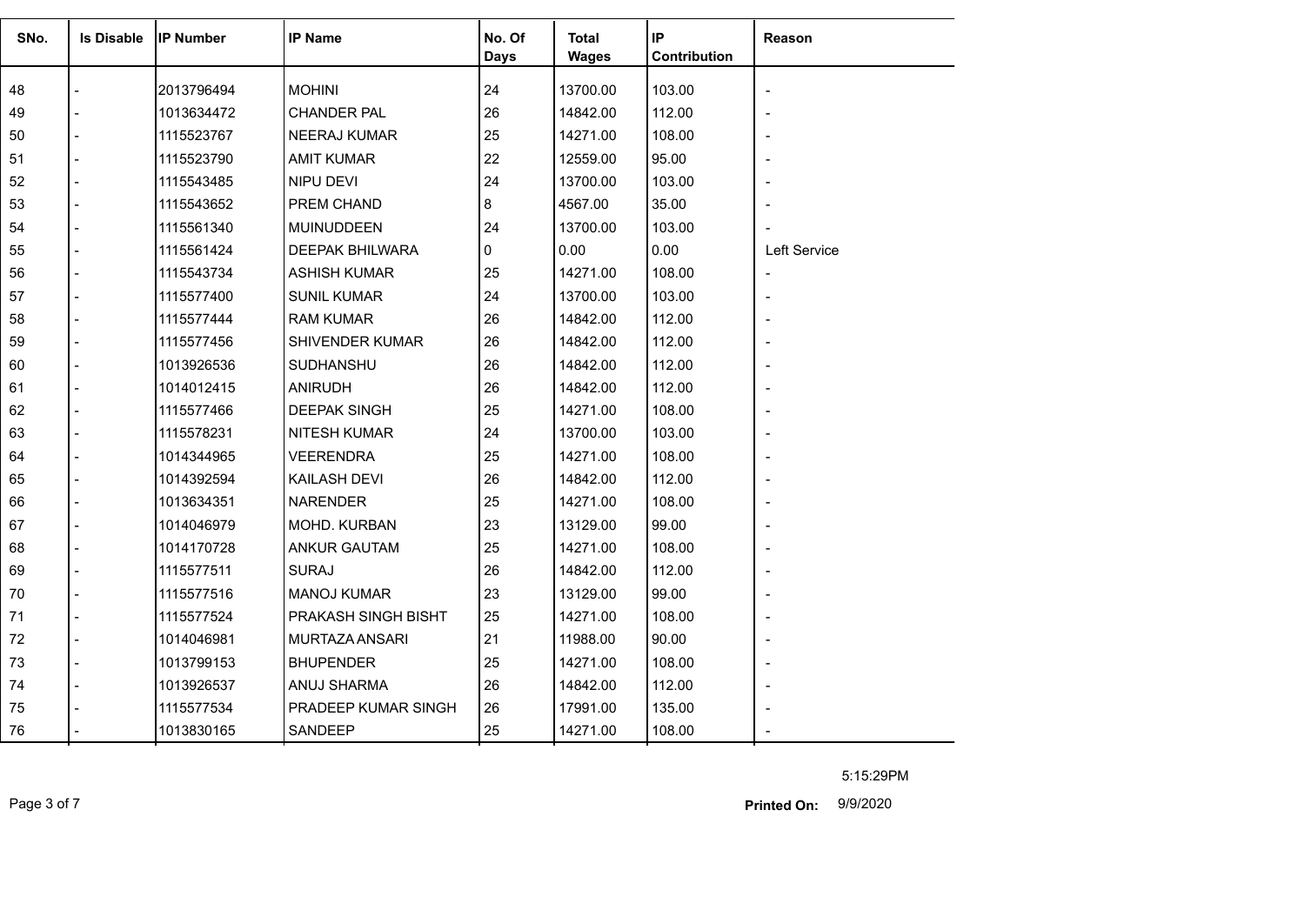| SNo. | <b>Is Disable</b> | <b>IP Number</b> | <b>IP Name</b>            | No. Of<br><b>Days</b> | <b>Total</b><br><b>Wages</b> | IP<br>Contribution | Reason         |
|------|-------------------|------------------|---------------------------|-----------------------|------------------------------|--------------------|----------------|
| 77   |                   | 1115577541       | <b>DEEPAK</b>             | 26                    | 14842.00                     | 112.00             |                |
| 78   |                   | 1014210650       | RAJ KUMAR                 | 24                    | 13700.00                     | 103.00             |                |
| 79   |                   | 1115595296       | RAKESH KUMAR JHA          | 26                    | 14842.00                     | 112.00             |                |
| 80   |                   | 1115595304       | <b>NAR SINGH KUMAR</b>    | 22                    | 12559.00                     | 95.00              |                |
| 81   |                   | 1115595324       | <b>INDRAWATI</b>          | 25                    | 14271.00                     | 108.00             |                |
| 82   |                   | 1115595345       | KOMAL KUMARI              | 26                    | 14842.00                     | 112.00             |                |
| 83   |                   | 1115595365       | <b>MANOJ PASWAN</b>       | 24                    | 13700.00                     | 103.00             |                |
| 84   |                   | 1115595373       | SHIVAM SINGH              | 25                    | 14271.00                     | 108.00             |                |
| 85   |                   | 1115595429       | SONU KUMAR PASVAN         | 26                    | 14842.00                     | 112.00             |                |
| 86   |                   | 1115612863       | <b>PREETI</b>             | 24                    | 13700.00                     | 103.00             |                |
| 87   |                   | 1115612881       | <b>RITU</b>               | 24                    | 13700.00                     | 103.00             |                |
| 88   |                   | 1013684162       | <b>ANIL KUMAR</b>         | 25                    | 14271.00                     | 108.00             |                |
| 89   |                   | 1115622121       | <b>RAJEEV KUMAR</b>       | 26                    | 14842.00                     | 112.00             | $\blacksquare$ |
| 90   |                   | 1115622125       | <b>GOPAL</b>              | 24                    | 13700.00                     | 103.00             |                |
| 91   |                   | 1115622128       | PHAHIMUDDEEN              | 26                    | 14842.00                     | 112.00             |                |
| 92   |                   | 1115614456       | <b>VICKY KUMAR</b>        | 24                    | 13700.00                     | 103.00             |                |
| 93   |                   | 1114211758       | <b>MAMTA</b>              | 13                    | 7421.00                      | 56.00              |                |
| 94   |                   | 1115643544       | <b>BHANU PRATAP SINGH</b> | 24                    | 13700.00                     | 103.00             |                |
| 95   |                   | 1115643527       | <b>VIKAS KUMAR SAH</b>    | 25                    | 14271.00                     | 108.00             |                |
| 96   |                   | 1115634387       | <b>MUKESH KUMAR</b>       | 24                    | 13700.00                     | 103.00             |                |
| 97   |                   | 1115634393       | <b>RAM ASHISH</b>         | 0                     | 0.00                         | 0.00               | Left Service   |
| 98   |                   | 1114498748       | <b>RANI DEVI</b>          | 0                     | 0.00                         | 0.00               | On Leave       |
| 99   |                   | 1115643538       | <b>ATUL</b>               | 12                    | 6850.00                      | 52.00              |                |
| 100  |                   | 1014193451       | ONKAR KUMAR PASWAN        | 23                    | 13129.00                     | 99.00              |                |
| 101  |                   | 1115487427       | <b>RAM MOHAN</b>          | 25                    | 14271.00                     | 108.00             |                |
| 102  |                   | 1115691999       | <b>NAVEEN KUMAR</b>       | 23                    | 13129.00                     | 99.00              |                |
| 103  |                   | 1115691995       | <b>JOGINDER SINGH</b>     | 10                    | 5708.00                      | 43.00              |                |
| 104  |                   | 1115705839       | AJAY KUMAR BARAR          | 25                    | 14271.00                     | 108.00             |                |
| 105  |                   | 1115702610       | <b>VINOD</b>              | 25                    | 14271.00                     | 108.00             |                |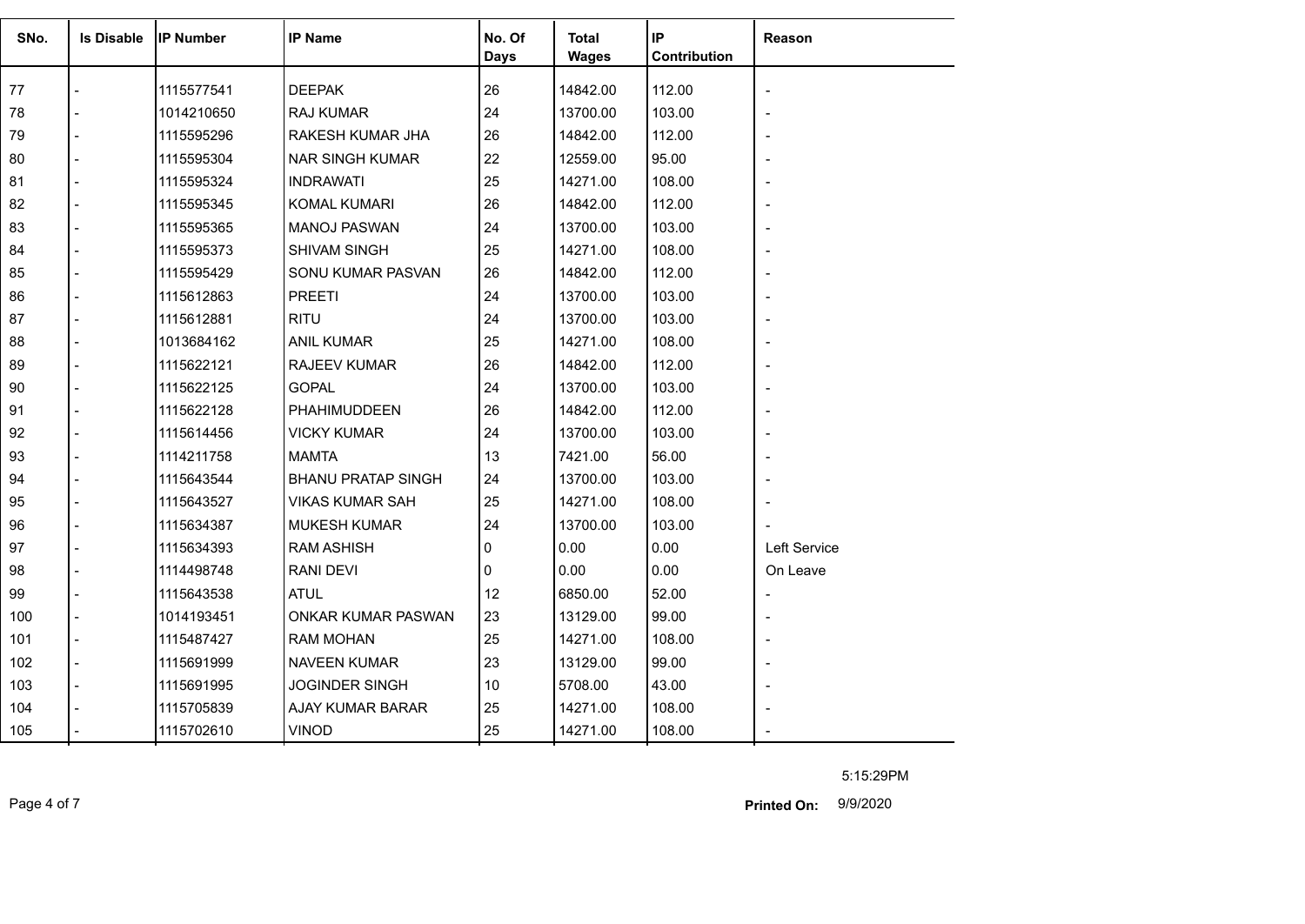| SNo. | <b>Is Disable</b> | <b>IP Number</b> | <b>IP Name</b>          | No. Of<br><b>Days</b> | <b>Total</b><br><b>Wages</b> | IP<br>Contribution | Reason                   |
|------|-------------------|------------------|-------------------------|-----------------------|------------------------------|--------------------|--------------------------|
|      |                   |                  |                         |                       |                              |                    |                          |
| 106  |                   | 1115710147       | <b>HARIBILASH SINGH</b> | 26                    | 14842.00                     | 112.00             |                          |
| 107  |                   | 1115705838       | <b>DOLLY</b>            | 0                     | 0.00                         | 0.00               | Left Service             |
| 108  |                   | 1115710150       | <b>GULSHAN KUMAR</b>    | 26                    | 14842.00                     | 112.00             | $\blacksquare$           |
| 109  |                   | 1115710153       | <b>AMIT KUMAR</b>       | 0                     | 0.00                         | 0.00               | Left Service             |
| 110  |                   | 1115710154       | ANOOP KUMAR             | 25                    | 14271.00                     | 108.00             |                          |
| 111  |                   | 1115396112       | <b>KARTIK</b>           | 24                    | 13700.00                     | 103.00             | $\overline{\phantom{a}}$ |
| 112  |                   | 1115487417       | <b>CHANDAN</b>          | 24                    | 13700.00                     | 103.00             |                          |
| 113  | $\overline{a}$    | 1115734353       | RAJ KISHORE             | 26                    | 14842.00                     | 112.00             |                          |
| 114  |                   | 1115728019       | <b>DHARAM VEER</b>      | 26                    | 14842.00                     | 112.00             | ٠                        |
| 115  |                   | 1115256045       | <b>PYARE LAL</b>        | 25                    | 14271.00                     | 108.00             |                          |
| 116  |                   | 1115726739       | <b>SUMAN</b>            | 21                    | 11988.00                     | 90.00              |                          |
| 117  |                   | 1115726735       | <b>PRIYANKA</b>         | 3                     | 1713.00                      | 13.00              |                          |
| 118  |                   | 1114591632       | <b>RANJAN</b>           | 24                    | 13700.00                     | 103.00             |                          |
| 119  |                   | 1114348252       | <b>JAI BHAGWAN</b>      | 26                    | 14842.00                     | 112.00             |                          |
| 120  |                   | 1115728292       | <b>GEETA</b>            | 0                     | 0.00                         | 0.00               | Left Service             |
| 121  |                   | 2016235962       | ANIL KUMAR PANDEY       | 0                     | 0.00                         | 0.00               | On Leave                 |
| 122  |                   | 1115728288       | <b>DEEPAK</b>           | 0                     | 0.00                         | 0.00               | Left Service             |
| 123  |                   | 1115728294       | <b>SACHIN KUMAR</b>     | 25                    | 14271.00                     | 108.00             | $\overline{\phantom{a}}$ |
| 124  |                   | 1115728009       | <b>SAHIL KUMAR</b>      | 25                    | 14271.00                     | 108.00             |                          |
| 125  |                   | 1115744082       | <b>VISHNU KUMAR</b>     | 2                     | 1142.00                      | 9.00               |                          |
| 126  |                   | 1115744091       | <b>HARI GOVIND</b>      | 17                    | 9704.00                      | 73.00              | $\blacksquare$           |
| 127  |                   | 1115744079       | PREMSHANKAR             | 18                    | 10275.00                     | 78.00              |                          |
| 128  |                   | 1115744054       | <b>GEETA DEVI</b>       | 25                    | 14271.00                     | 108.00             |                          |
| 129  |                   | 1115744065       | <b>NAIM</b>             | 19                    | 10846.00                     | 82.00              |                          |
| 130  |                   | 1115744088       | <b>KRITIKA KUMARI</b>   | 0                     | 0.00                         | 0.00               | Left Service             |
| 131  |                   | 1115744084       | <b>IMRAN KHAN</b>       | 23                    | 13129.00                     | 99.00              | $\blacksquare$           |
| 132  |                   | 1115744068       | <b>MANMOHAN SINGH</b>   | 25                    | 14271.00                     | 108.00             | $\overline{\phantom{a}}$ |
| 133  |                   | 1115744060       | <b>KANDHI LAL</b>       | 25                    | 14271.00                     | 108.00             |                          |
| 134  |                   | 1115744057       | <b>SHAHINA</b>          | 25                    | 14271.00                     | 108.00             |                          |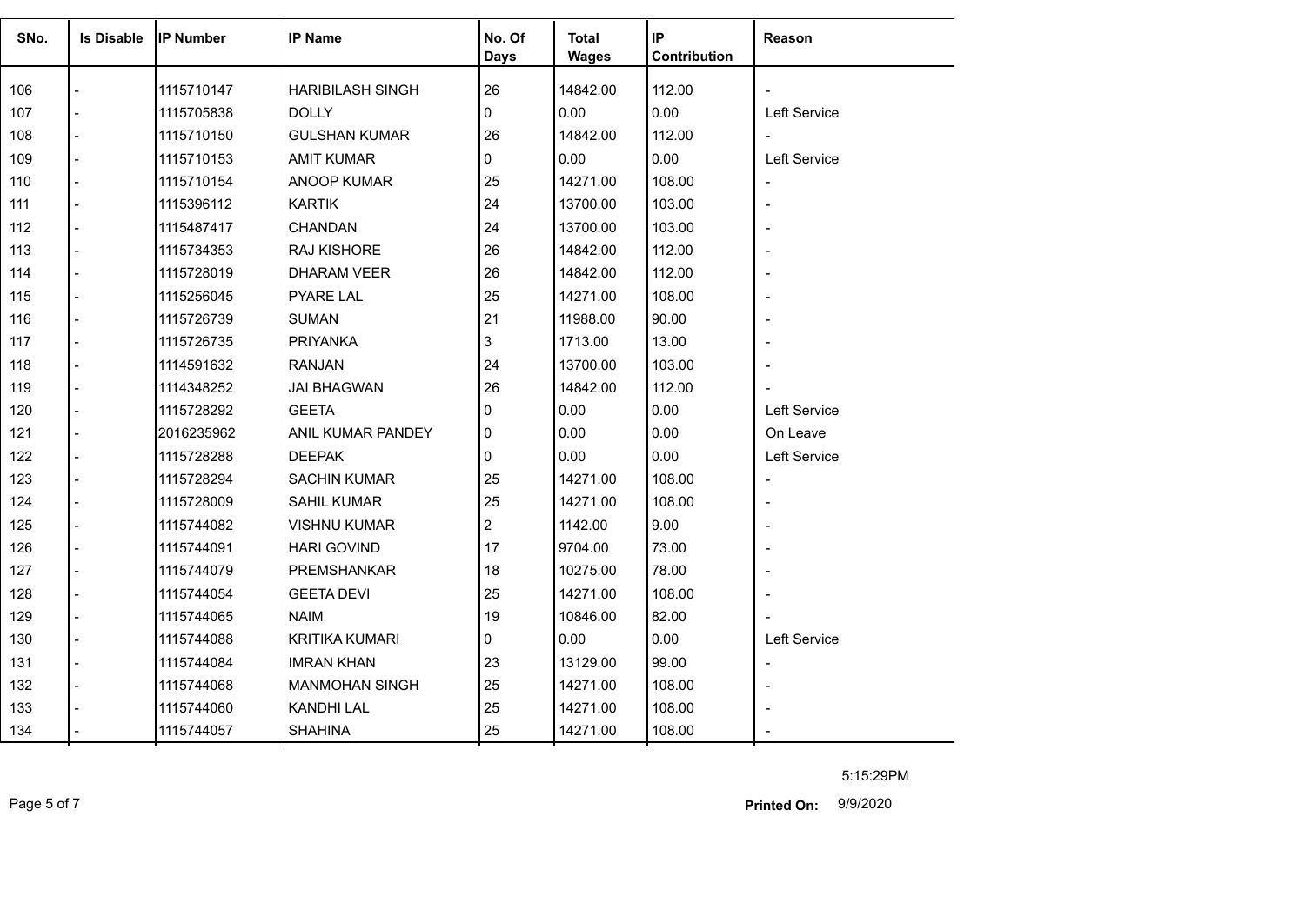| SNo. | <b>Is Disable</b> | <b>IIP Number</b> | <b>IP Name</b>                                          | No. Of      | Total        | IP           | Reason   |
|------|-------------------|-------------------|---------------------------------------------------------|-------------|--------------|--------------|----------|
|      |                   |                   |                                                         | <b>Days</b> | <b>Wages</b> | Contribution |          |
| 135  |                   | 1114348227        | <b>GOPAL</b>                                            | 22          | 12559.00     | 95.00        |          |
| 136  |                   | 1115744093        | <b>KUMARI SHALINI</b>                                   | 22          | 12559.00     | 95.00        |          |
| 137  |                   | 1115744063        | <b>MOHIT SHARMA</b>                                     | 25          | 14271.00     | 108.00       |          |
| 138  |                   | 1014491244        | <b>HIMANSHU THAKUR</b>                                  | 23          | 13129.00     | 99.00        |          |
| 139  |                   | 1115744071        | MOHIT KUMAR GUPTA                                       | 25          | 14271.00     | 108.00       |          |
| 140  |                   | 1115749631        | <b>RAHUL</b>                                            | 23          | 13129.00     | 99.00        |          |
| 141  |                   | 6718511997        | <b>KARMAVEER SINGH</b>                                  | 23          | 13129.00     | 99.00        |          |
| 142  |                   | 1114929236        | <b>SAVITRI</b>                                          | 12          | 6850.00      | 52.00        |          |
| 143  |                   | 1114226715        | <b>SUNIL KUMAR</b>                                      | 18          | 10275.00     | 78.00        |          |
| 144  |                   | 1115749639        | <b>KANCHAN</b>                                          | 8           | 4567.00      | 35.00        |          |
| 145  |                   | 1115749638        | <b>KRANTI</b>                                           | 22          | 12559.00     | 95.00        |          |
| 146  |                   | 1115749634        | DHRUV SINGH                                             | 10          | 5708.00      | 43.00        |          |
| 147  |                   | 1115750505        | <b>BHANU PAWAR</b>                                      | 10          | 5708.00      | 43.00        |          |
| 148  |                   | 1115752084        | <b>GOVIND SINGH</b>                                     | 12          | 6850.00      | 52.00        |          |
| 149  |                   | 1115473492        | DHARMENDRA SINGH                                        | 31          | 17653.00     | 133.00       |          |
| 150  |                   | 1115475643        | <b>VIKASH KUMAR</b>                                     | 31          | 17653.00     | 133.00       |          |
| 151  |                   | 1115561420        | RAJENDRA KUMAR                                          | 31          | 17653.00     | 133.00       |          |
| 152  |                   | 1115595486        | <b>RANBIR CHAND</b>                                     | 31          | 17653.00     | 133.00       |          |
| 153  |                   | 1115584183        | <b>MUNIYA</b>                                           | 26          | 14806.00     | 112.00       |          |
| 154  |                   | 1115584176        | <b>VIRENDRA SINGH URF</b><br><b>VIJAY BAHADUR SINGH</b> | 0           | 0.00         | 0.00         | On Leave |
| 155  |                   | 1115728006        | NEELKAMAL                                               | 31          | 17653.00     | 133.00       |          |
| 156  |                   | 1115625408        | PRADEEP KUMAR                                           | 31          | 17653.00     | 133.00       |          |
| 157  |                   | 1114732009        | <b>GOVIND SINGH</b>                                     | 26          | 12448.00     | 94.00        |          |
| 158  |                   | 1115172248        | VISRAM MISHRA                                           | 27          | 12927.00     | 97.00        |          |
| 159  |                   | 1115682115        | <b>AJAY KUMAR</b>                                       | $\Omega$    | 0.00         | 0.00         | On Leave |
| 160  |                   | 1115715921        | <b>RAMESH SINGH</b>                                     | 9           | 4309.00      | 33.00        |          |
| 161  |                   | 1115680944        | <b>KULDEEP</b>                                          | 27          | 13152.00     | 99.00        |          |
| 162  |                   | 1115710142        | <b>SHYAM BABU</b>                                       | 27          | 13152.00     | 99.00        |          |
| 163  |                   | 1115710143        | <b>SHIVAM KUMAR</b>                                     | 27          | 13152.00     | 99.00        |          |